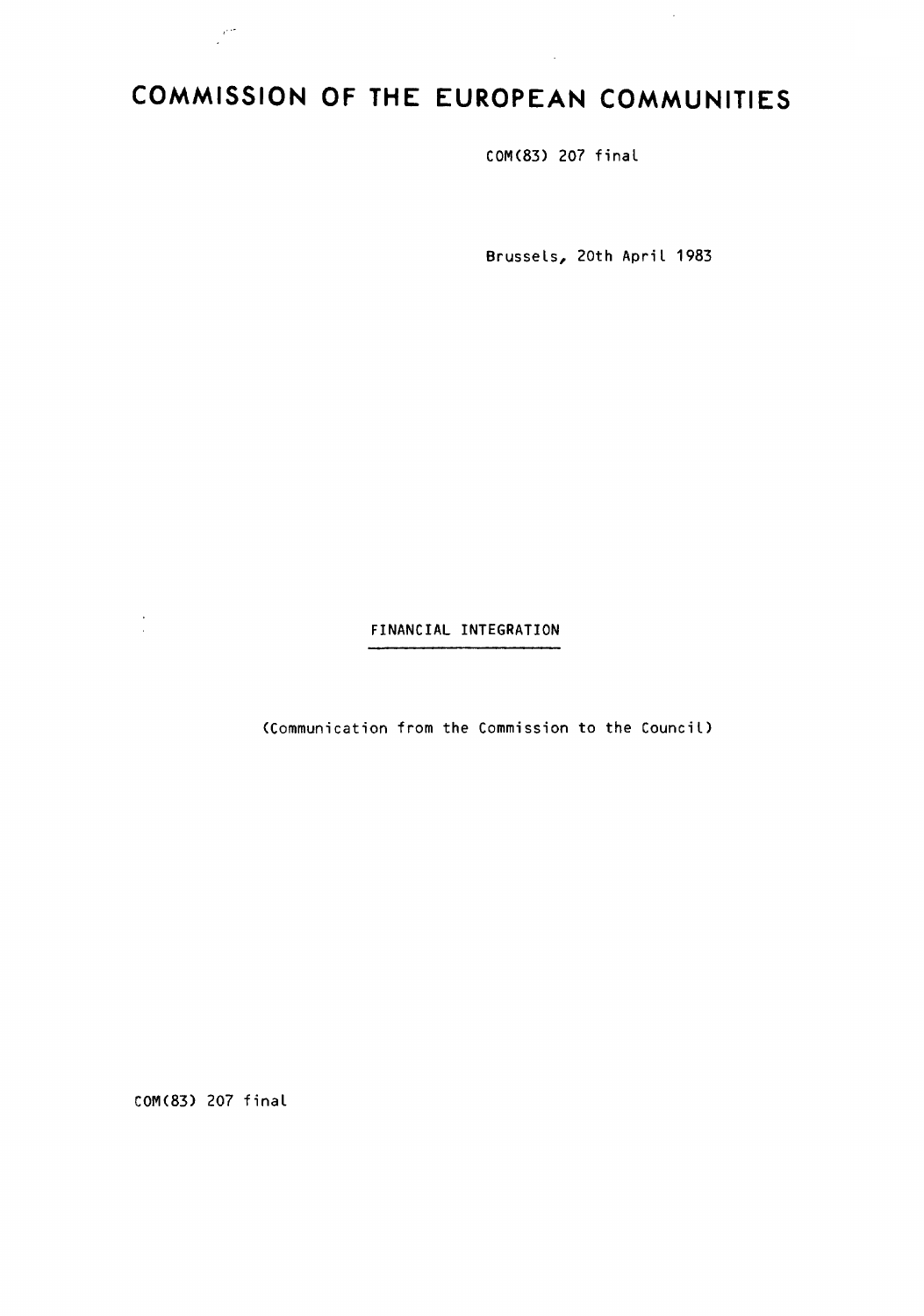# S U M M A R Y

 $\mathcal{L}^{\text{max}}_{\text{max}}$  and  $\mathcal{L}^{\text{max}}_{\text{max}}$ 

 $\mathcal{L}^{\text{max}}_{\text{max}}$  and  $\mathcal{L}^{\text{max}}_{\text{max}}$ 

|              |                                                                                |                                                                                                                                                                                                 | Page                     |
|--------------|--------------------------------------------------------------------------------|-------------------------------------------------------------------------------------------------------------------------------------------------------------------------------------------------|--------------------------|
| INTRODUCTION |                                                                                |                                                                                                                                                                                                 | 1                        |
| Ι.           | DEADLOCK IN THE PROCESS OF FINANCIAL INTEGRATION                               |                                                                                                                                                                                                 | $\overline{\mathbf{3}}$  |
|              | 1.                                                                             | The facts                                                                                                                                                                                       | $\overline{3}$           |
|              |                                                                                | 2. The explanation                                                                                                                                                                              | 5                        |
| II.          |                                                                                | THE NEED TO RELAUNCH EFFORTS TOWARDS FINANCIAL INTEGRATION                                                                                                                                      | $\overline{7}$           |
|              | 1.                                                                             | Macro-economic incompatibility has been attenuated                                                                                                                                              | $\overline{\mathcal{L}}$ |
|              | $2 -$                                                                          | The reinforcement of the internal market also involves<br>the question of financial services                                                                                                    | 8                        |
|              | 3.                                                                             | Direct tapping of European savings would make for more<br>effective restructuring of the Community economy                                                                                      | 8                        |
|              |                                                                                | 4. Excessive intermediary activity for European savings on<br>international markets and for non-member currencies<br>probably undermines the stability of the international<br>financial system | 10                       |
| III.         | PRACTICAL PROPOSALS FOR A REALISTIC PROCESS OF FINANCIAL<br><b>INTEGRATION</b> |                                                                                                                                                                                                 | 11                       |
|              | 1.                                                                             | A financial system of more direct service to the<br>Community's economic development                                                                                                            | 11                       |
|              | 2.                                                                             | Contributing to better balanced international financial<br>relations                                                                                                                            | 15                       |
|              |                                                                                | 3. Promoting the use of the ECU                                                                                                                                                                 | 18                       |
| Conclusions  |                                                                                |                                                                                                                                                                                                 | 20                       |

# Page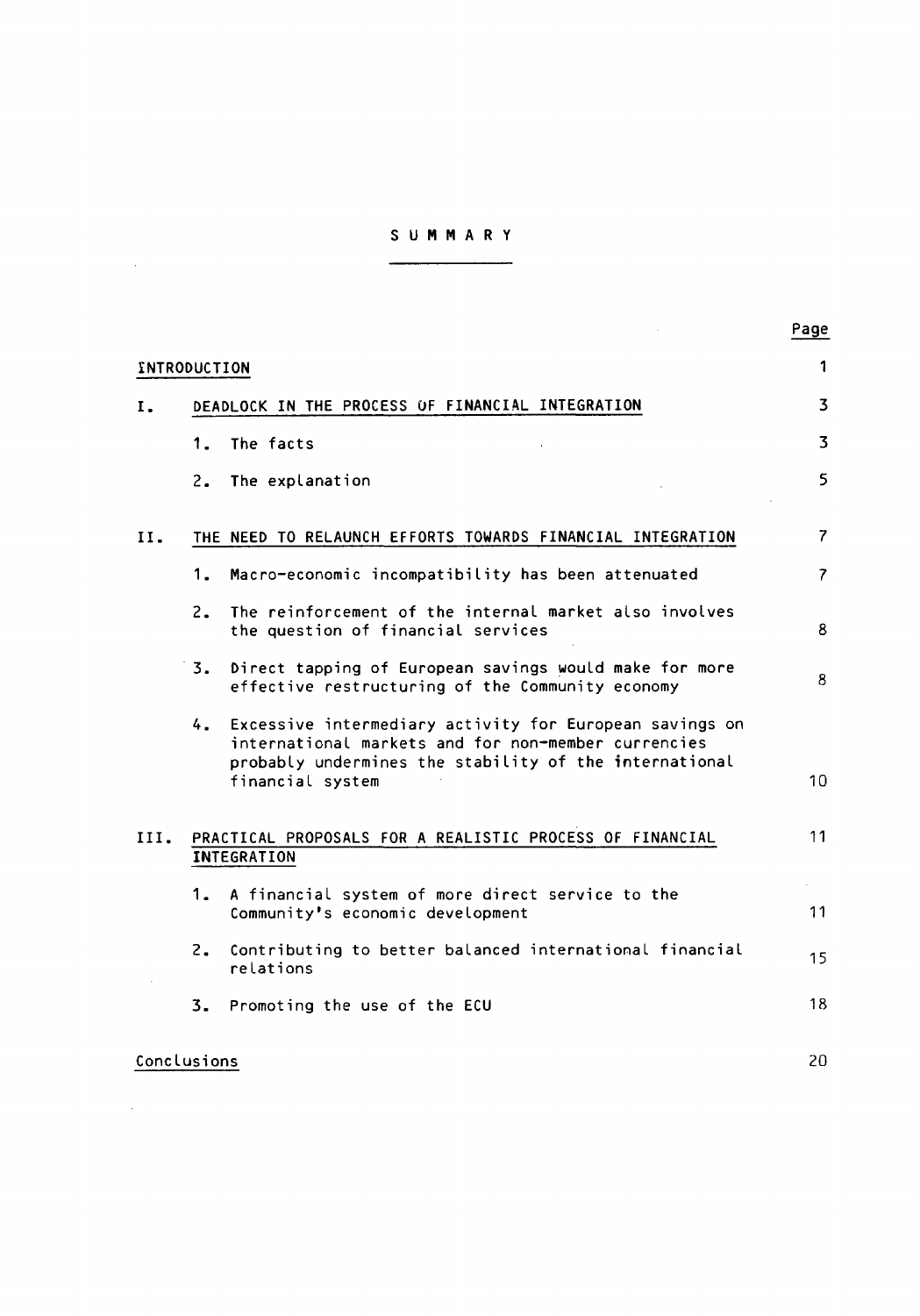#### INTRODUCTION

The considerable development of international financial relations over the past twenty years  $-$  the spectacular growth of Euromarkets being the most striking example - contrasts sharply with the sluggishness of European progress in the area of finance.

Indeed, it is amazing that free trade in goods is so much easier to achieve than freedom to provide insurance services, or that the mechanisms of cooperation among European currencies apparently do not

facilitate portfolio arbitrage among the investment instruments available on the various Community markets.

This day-to-day reality can be expressed analytically by observing that the degree of financial integration in the Community is far from an optimal situation which would have two features:

- the existence of a single, homogeneous market open to the outside world on an orderly basis. Market operators seeking to optimize the return on their investments would be in a position freely to buy, sell and trade in financial assets, which would ensure maximum mobility of capital within the Community's financial sector;
- mechanisms and instruments tailored to providing the financial basis for efficient mobilization of Community savings and their allocation to productive investments.

This means that the process of financial integration involves the mobilization, circulation and allocation of financial resources within the Community. Consequently, the barriers set up by exchange regulations and taxation techniques must be removed, and, beyond the field of Community financial instruments, the coordination of policies for regulating financial markets must be encouraged. This effort must be backed up by a common, or at least coordinated, approach to organizing international monetary and financial relations and by greater solidarity with the Member States with balance of payments problems. It goes without saying that the scope and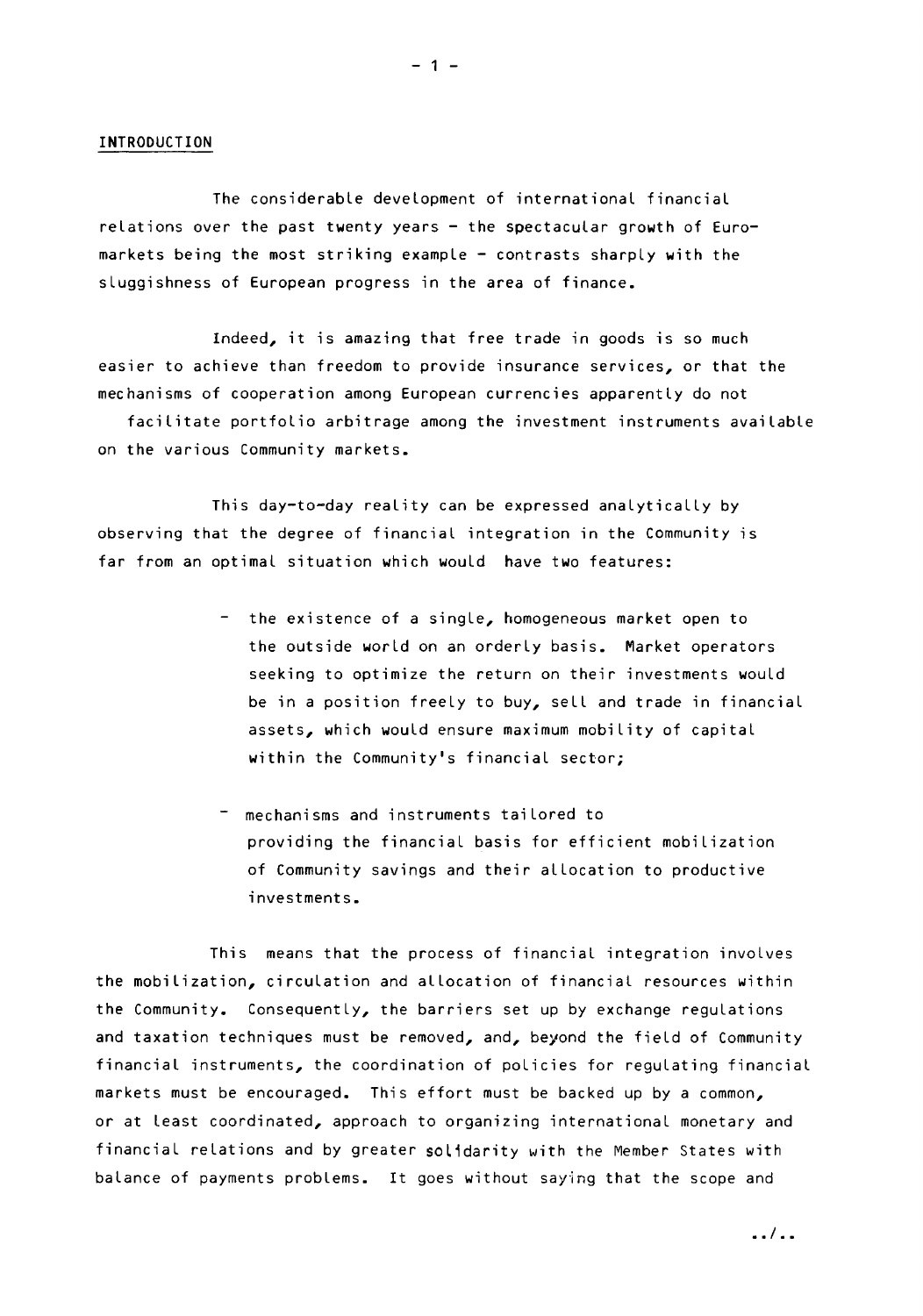rate of integration, both financial and monetary, depend on the degree of convergence of economic policies; this convergence is essential to stabilize the expectations of investors and savers.

Taking into account the vast domain over which it applies, the movement of financial integration can and must be undertaken through intermediate stages involving greater freedom for capital movements, more stable exchange rates, closer convergence of economic and monetary policies and fuller institutional harmonization. In fact this process has not develor ped over so wide a front, so that the specifically financial dimension of European construction is at present undeveloped and fragmentary. The failure to progress towards financial integration contrasts with hardearned achievements in other fields of Community integration.

There are probably historical and economic reasons for this situation. And yet the conditions for financial integration now appear in quite a new Light. A European financial market is as necessary as ever: its failure to appear is hampering the reinforcement of the common market and preventing the Community economy from efficiently tapping available savings.

This communication describes the present situation, assesses possibilities for progress and points to practical initiatives that could, if adopted Lead the way to renewed progress towards financial integration.

 $- 2 -$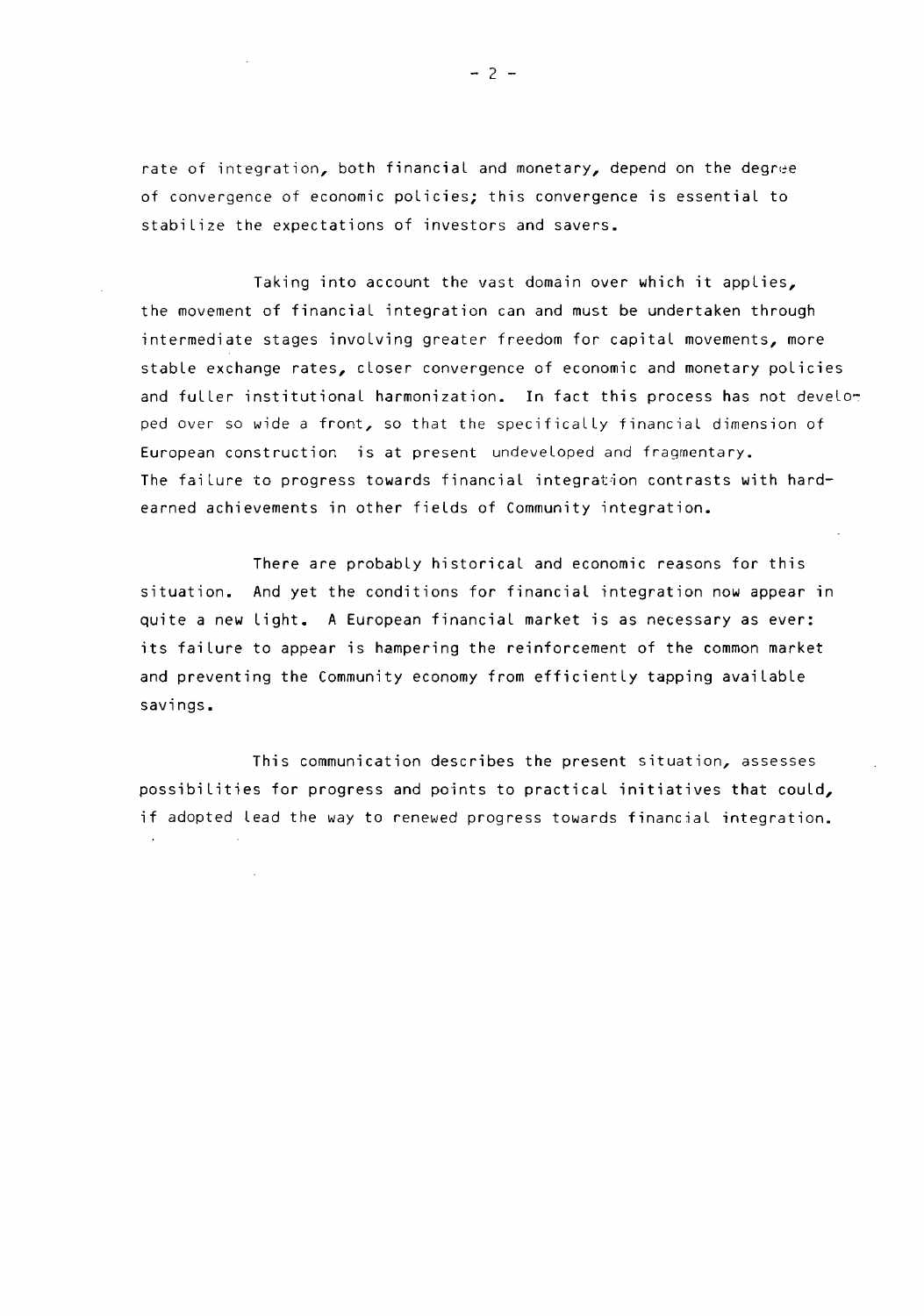#### I. DEADLOCK IN THE PROCESS OF FINANCIAL INTEGRATION

### 1. The facts

a) Unl: ke the Treaty's provisions concerning the right of establishment and the free movement of goods, services and persons, the provisions on freedom of capital movement are not directly applicable, as a recent Court of Justice judgement has confirmed. The Member States' obligations are thus at present defined in the Council Directives of 1960 and 1962 for the implementation of Article 67 of the Treaty.

Certain transactions are unrestricted, and freedom can be suspended only by applying the safeguard clauses provided for in Articles 73, 108 and 109 of the Treaty. These transactions are: direct investments, operations in securities dealt in on a stock exchange, commercial credits and capital movements of a personal character or connected with the supply of services. A second group of transactions may be restricted on certain conditions: a Member State may maintain or reintroduce restrictions operative on the date of entry into force of the Directive, or on the date of accession, where free movement of capital might form an obstacle to the achievement of its economic policy objectives. These transactions are: flotation of foreign securities on domestic markets and introduction of foreign securities on a domestic stock exchange, transactions in unquoted securities, acquisition of units in unit trusts and the granting and repayment of financial credits. For the remaining transactions, concerning mainly short-term capital movements, the Member States are free to impose restrictions as they see fit.

The adoption of these two Directives was the Last occasion on which any progress was made towards freedom of capital movements. None of the subsequent attempts to advance one step further towards the goal came to anything. Indeed, financial markets are probably even Less integrated

 $-3 -$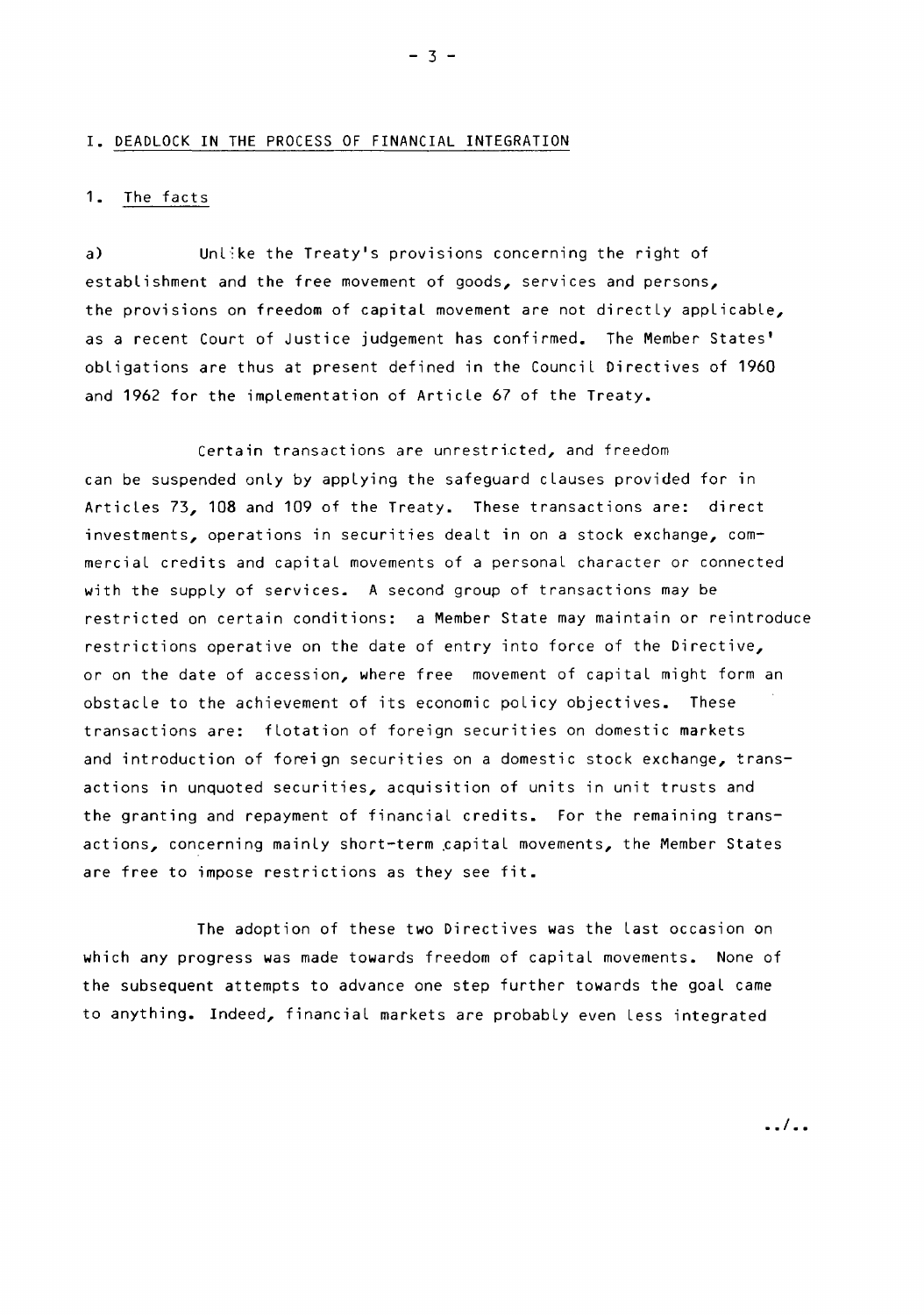now than in the 1960s since capital movements within the Community are less free now, and the differences between the Member States are more marked. Exchange restrictions for all capital transactions have been discontinued in Germany, the United Kingdom, Belgium and Luxembourg (although there is a two-tier exchange market in those two countries). In the Netherlands, obligations to the Community are respected and capital transactions not covered by the requirement for free movement are treated Liberally. In France, Italy, Ireland and Denmark, controls have been maintained for most capital movements, and these countries have been authorized by the Commission under the safeguard clauses to introduce restrictions on some of the capital transactions freed by the provision of the Directives of 1960 and 1962.

b) The possibility of restrictions when movements of capital lead to disturbances in the functioning of the capital market in a Member State (Article 73 EEC) or when a Member State is in difficulties or is seriously threatened with difficulties as regards its balance of payments (Article 108 EEC) is one of the aspects of solidarity between the Member States. But the sprit and scope of the safeguard clauses implies that such measures should be exceptional : they should not be kept in force - although they have in fact been - for long periods. Otherwise, direct exchange controls become a permanent economic policy instrument, which is incompatible with the intentions of the Treaty.

There is a tendency to prefer recourse to the safeguard clauses rather than another, better but also more difficult expression of solidarity: mutual assistance. Apart from credit mechanisms between central banks the Community has added two instruments to its arsenal since the beginning of the 1970s: medium-term financial assistance and the Community loans mechanism. Under both these instruments, the support is conditional upon observance by the recipient country of certain jointly agreed economic policy conditions. The instruments of mutual support ought not to be regarded as a last resort : on the contrary they

 $- 4 -$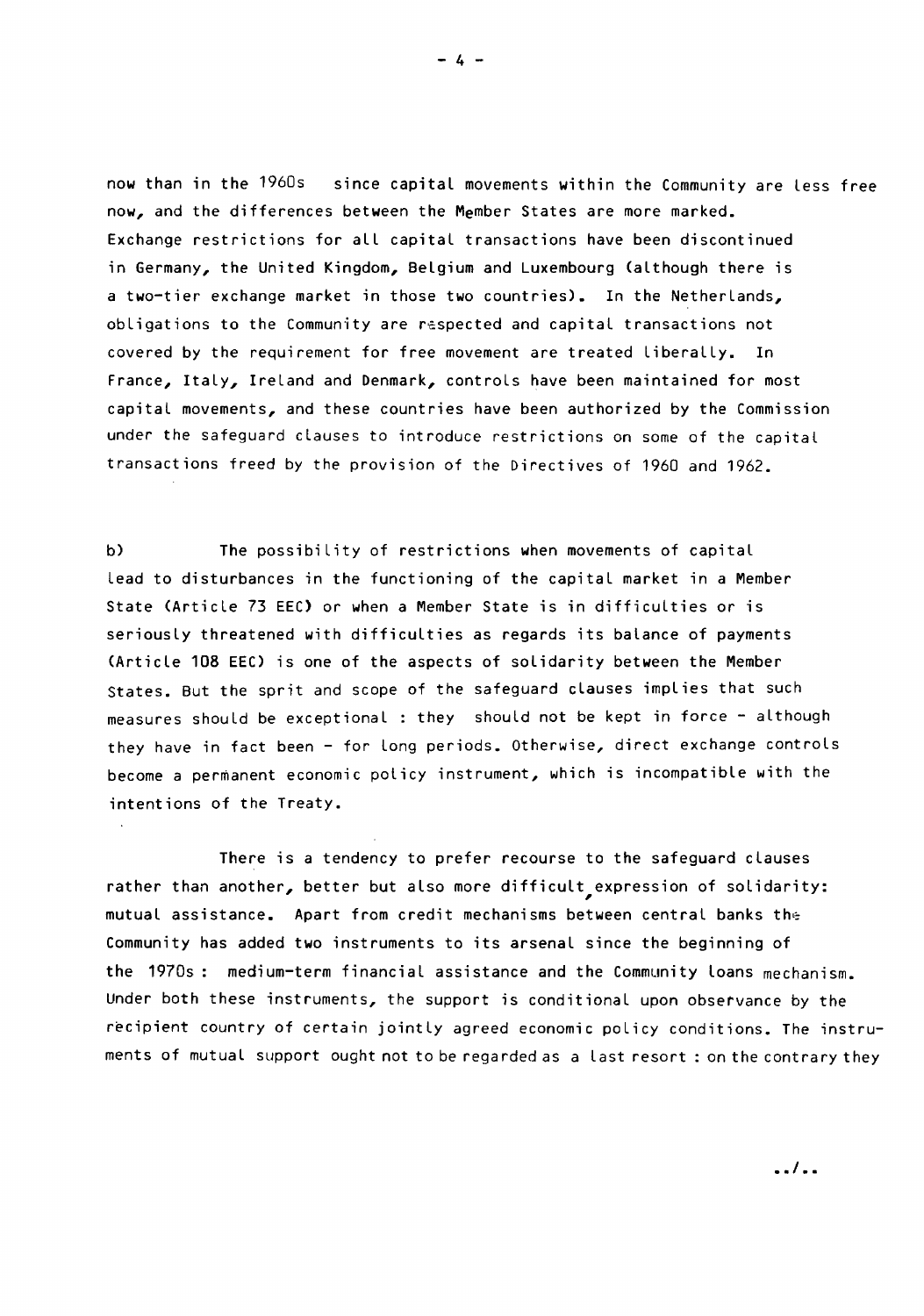should be brought into play early enough to prevent balance of payments crises and facilitate the required adjustments in conformity with the obligations under the Treaty. In fact, in spite of a considerable increase in the amounts available, the mutual support instruments have not been used since 1977.

c) At institutional level, a series of Directives has been adopted to cover the activity of financial intermediaries and stock markets. The arrangements that have gradually been introduced are intended to translate into reality the right to freedom of establishment within the Community for banks and insurance companies, and to safeguard their freedom to supply services. The aim in connectisn with stock markets was to increase transparency and make it easier for issuers to enter the stock markets of the various Member States.

But the incidence of past and future progress towards institutional harmonization of the activities of financial intermediaries and markets will inevitably be Limited if it is not backed up by parallel progress towards free capital movements. Free establishment alone does not Lead to the integration of markets, even though it permits some interpenetration of the markets through the opening of agencies and branches. Similarly, the freedom to provide financial services or to choose the desired investments on behalf of the savers is sharply constricted if the corresponding movements of funds are subject to restrictions.

### 2. The explanation

The approach Laid down in the Treaty and the economic analysis on which it was based were coherent. In a situation of fixed exchange rates, implicitly assumed in the Treaty, the two-fold objective of free trade in goods and services and free capital movement implies that national monetary policies must take account of the requirements of the balance of payments situation. Since most Member States wished to keep control of

 $- 5 -$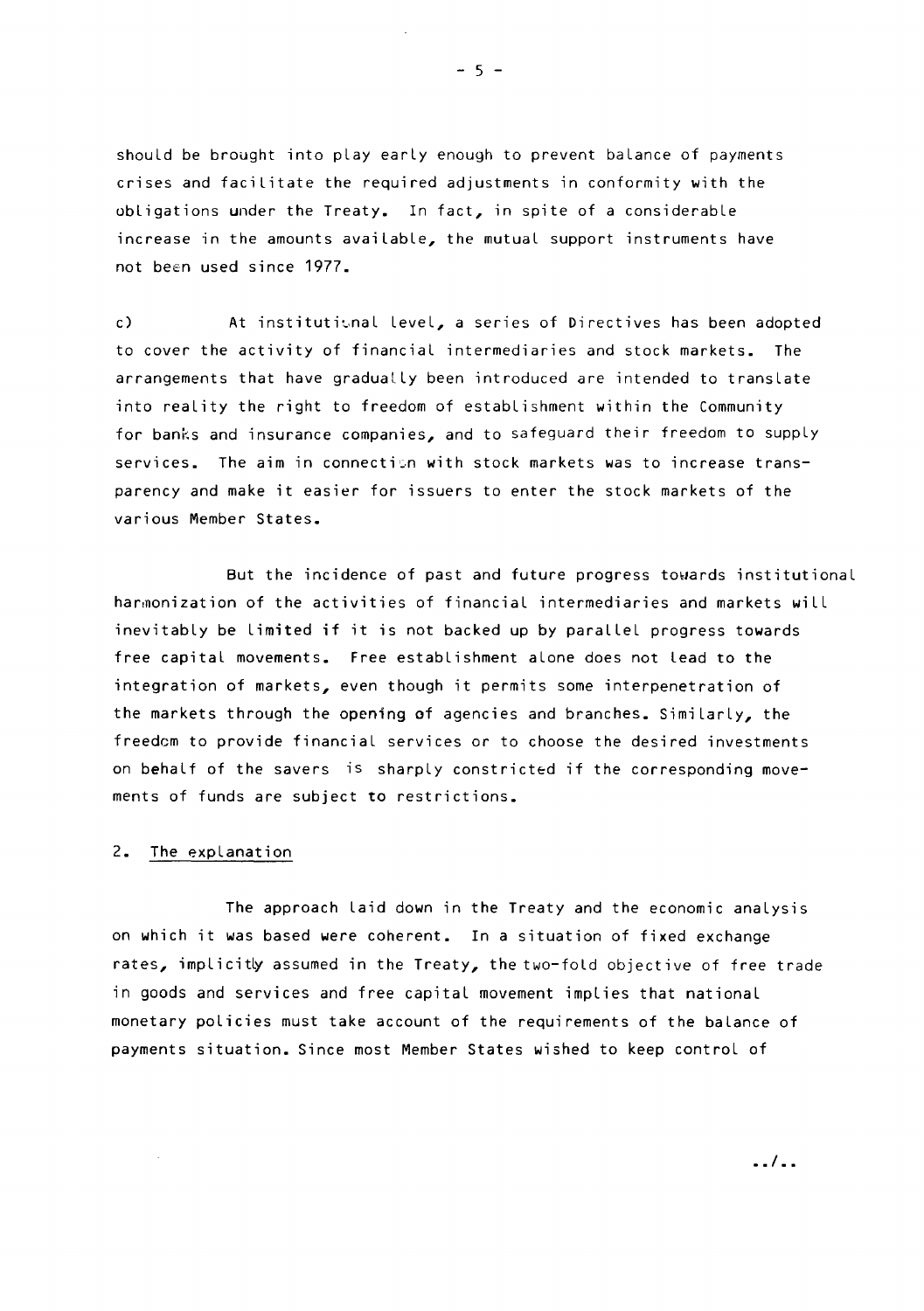monetary policy for purposes of domestic regulation, they have had to ignore one or more of the other constraints, or come to terms with them in various ways. They obviously preferred to Loosen what Looked Like the weakest constraint : free capital movements. There are two attitudes that seem to make this constraint less than urgent. First, fluctuations in capital movements are sometimes due as much to speculation as to the trend of basic economic variables. Secondly, a net outflow of long-term capital is often regarded as a loss of real resources for the national economy, the resulting accumulation of claims on the rest of the world being ignored. This explains why the Bretton Woods system justified restrictions on capital movements when such restrictions were essential to ensure the freedom of current transactions and the stability of exchange rates (see Article VI of the Articles of Agreement). The EEC Treaty, while it Lays down the principle of "the abolition, as between Member States, of obstacles to freedom of movement for  $\ldots$  capital", (Article 3(c)), permits the abolition of restrictions to be "progressive" to the extent necessary to ensure the proper functioning of the common market (Article 67).

 $\ldots$ 

 $- 6 -$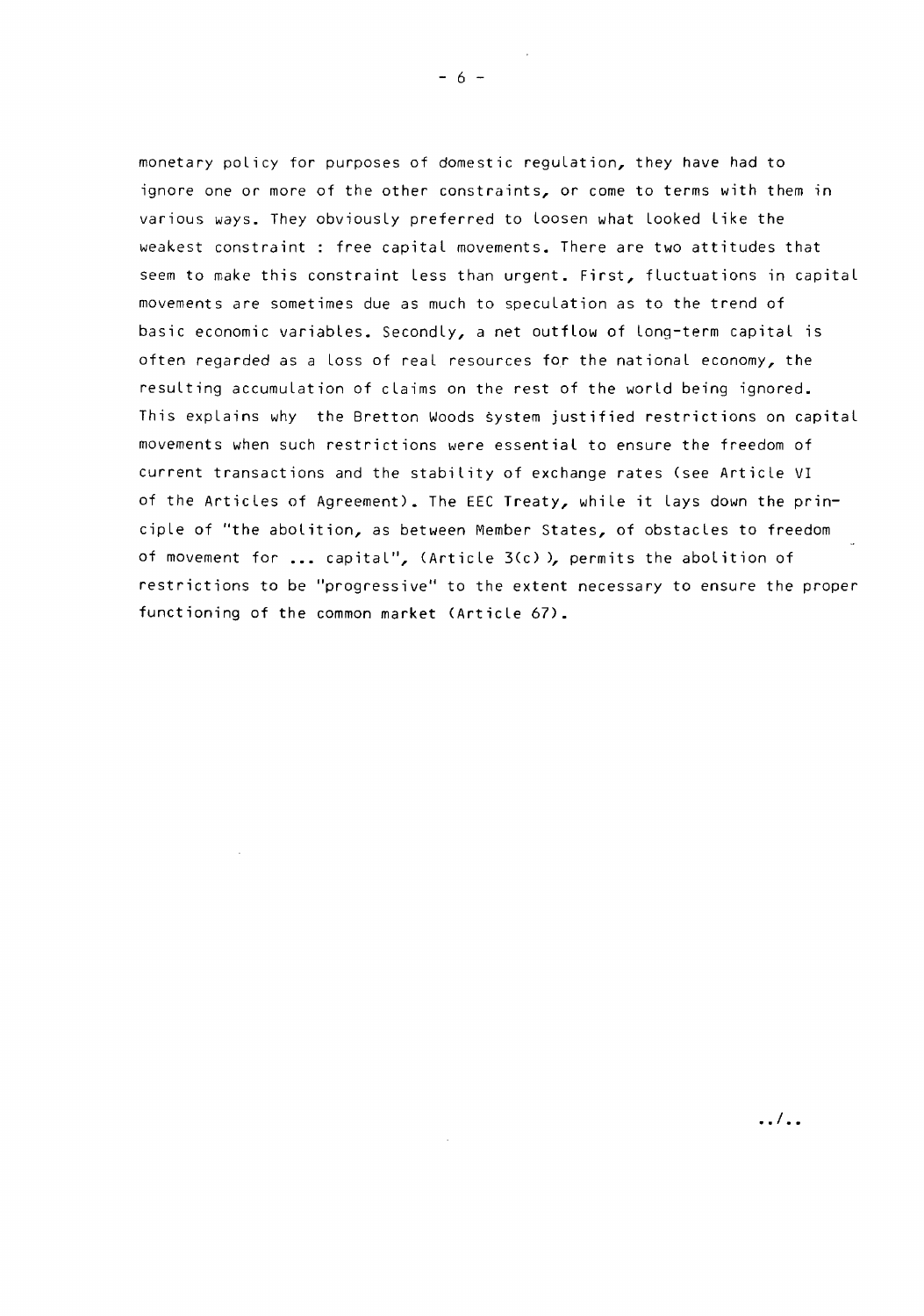#### II. THE NEED TO RELAUNCH EFFORTS TOWARDS FINANCIAL INTEGRATION

It is an evident disadvantage,from the point of view of Community law, that Europe is not an integrated financial area. It is also, increasingly, a serious obstacle to reinforcing the common market, to restructuring the Community economy and even to stabilizing the international financial system. The economic policy considerations that Long justified this situation have now become much Less relevant.

### 1. Macro-economic incompatibility has been attenuated

Experience has constantly shown that direct controls contribute Little to restoring basic economic equilibrium, and in particular that the impact of direct controls of capital movements on the balance of payments fades away quickly.

More generally, the Member State Governments are finding that controlling financial flows is Less and less certain to ensure a degree of autonomy in the pursuit of economic policy. The extent of convertibility of currencies and persistent external deficits in most of the Member States singularly restrict monetary policy independence. But most of all, major progress towards coordinating economic and monetary policies in the Community, helped by the interplay of the European Monetary System, has widened the margin available to the authorities in defining arrangements for capital movements. It is therefore possible to reconsider traditional controls introduced or reinforced under the Bretton Woods system, when the coordination of economic policies was embryonic and the economic cycles in the national economies were not synchronized.

Experience has also shown that control mechanisms have most effect on long-term capital movements, easier to identify but usually corresponding to the investment or re-allocation of savings; short-term capital movements, which are more Likely to involve speculation, are more difficult to regulate, since operators are very clever at finding ways through the tangled web of national rules.

 $- 7 -$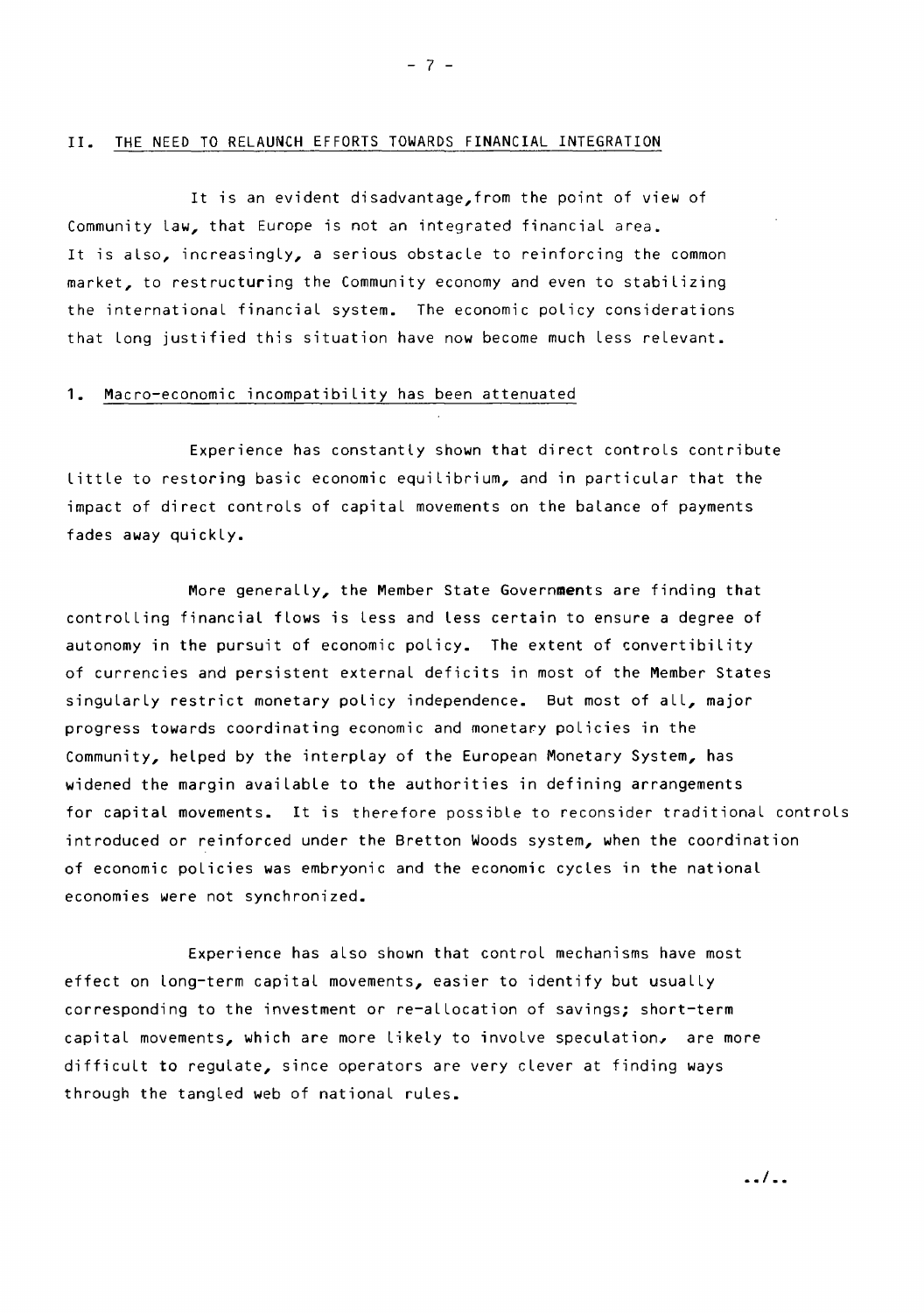# 2. The reinforcement of the internal market also involves the question of financial services

 $\sim 10^{-1}$ 

If firms are to exploit to the full the possibilities provided by the Large single market of the Community, they must be in a position not only to move products around but also to choose the Location of their production establishments without sacrificing the economies of scale obtainable through centralized management of a number of departments, especially those dealing with financial and banking matters. Freedom to carry out direct investment, which is now almost complete in the Community, is not enough to ensure actual mobility of the factors of production. Firms develop through the accumulation of financial assets as well as through productive investment. In recent years, net purchases of financial assets have represented some 20% to 30% of capital formation by German, French and UK companies, and even more in Italy.

Financial costs are absorbing a growing proportion of firms' gross operating surpluses. These costs could usefully be minimized through increased competition and economies of scale if the common market in banking were reinforced. Freedom to provide insurance services would also help : premiums on insurance against damage now often account for over 3% of gross operating surplus. If industrial groups are to operate efficiently 6n the singl~ market, they must not be artificially forced into fragmented and piecemeal financial relations.

# 3. Direct tapping of European savings would make for more effective restructuring of the Community economy

Considerable capital is required for the ordered restructuring of industrial sectors in difficulty and the development of new activities.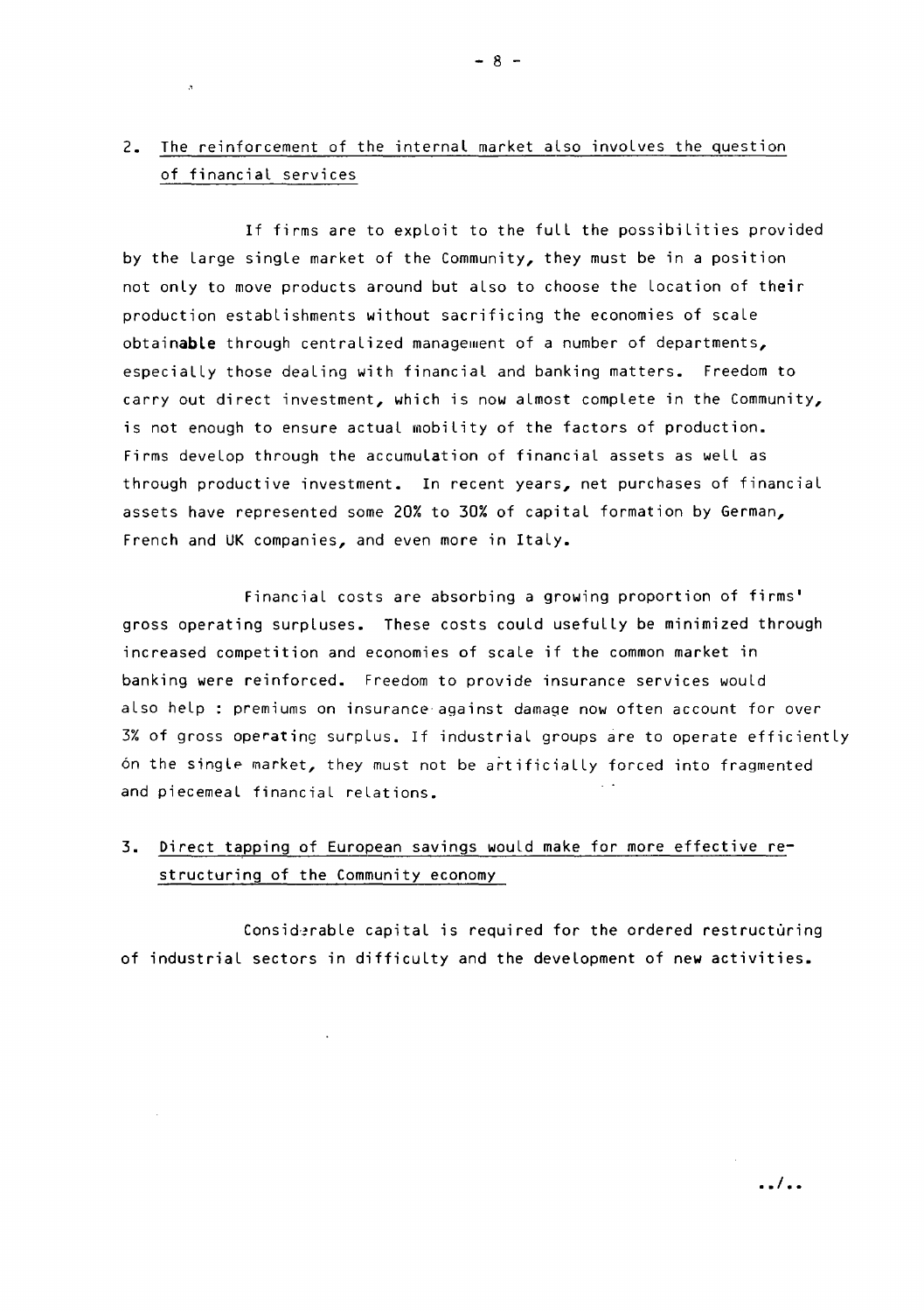Gross savings in the Community amounted in 1980 to 430 000 million ECU, compared with a figure of only 340 000 million ECU for the United States. Very little of this total is tapped by national financial markets. Total transferable securities issued on the five major markets (Germany, France, Italy, the Netherlands and the United Kingdom) amounted to <sup>142</sup> 000 million ECU, much lower than the corresponding figure of 212 000 million for the US market. The disproportion is even more striking in the specific area of venture capital: the market capitalization of national shares quoted on Community stock exchanges amounts to only about 40% of that of shares quoted on Wall Street alone.

In general, financial flows between Community countries are extremely underdeveloped in comparison with trade in goods and services. It is striking that long-term capital movements( 1) between Member States involve less than one twentieth of the value of commercial flows (average sums between 1976 and 1980 were 10 000 million ECU and 230 000 million ECU respectively).

This partitioning of Community financial markets is even more paradoxical in the light of the fact that foreign borrowing on those markets by non-member countries(2) is much greater than that of non-member countries, and covers almost the same proportion of their borrowing requirements. In 1981, Community borrowers issued loans totalling Z 2 200 million on the markets of their partners, accounting for 8% of their foreign borrowing, while non-member borrowers issued a total of \$ 10 000 million, covering 6% of foreign borrowing. The only significant contribution to capital movements in the Community is that of the Community institutions, more than half of whose loans were floated on Member States' markets in 1981 $(2)$ 

The activity of financial intermediaries is never neutral in its effects on the allocation of available savings. The partitioning of financial circuits at national Level Leads to waste; but the free application of the criterion of maximum financial yield does not always ensure maximum economic efficiency. Similarly, at the Level of the Community, it may be that a financial system with too many internal partitions and not enough homogeneous regulation of external relations, which encourages too far the diversion of savings to outside destinations, does not serve the best interests of productive investment in the Community.

- 9 -

<sup>(1)</sup>  $\frac{1}{2}$  investment, portfolio investment, other long-term capital including banking capital

<sup>(2)</sup> Including international loans denominated in Community currencies.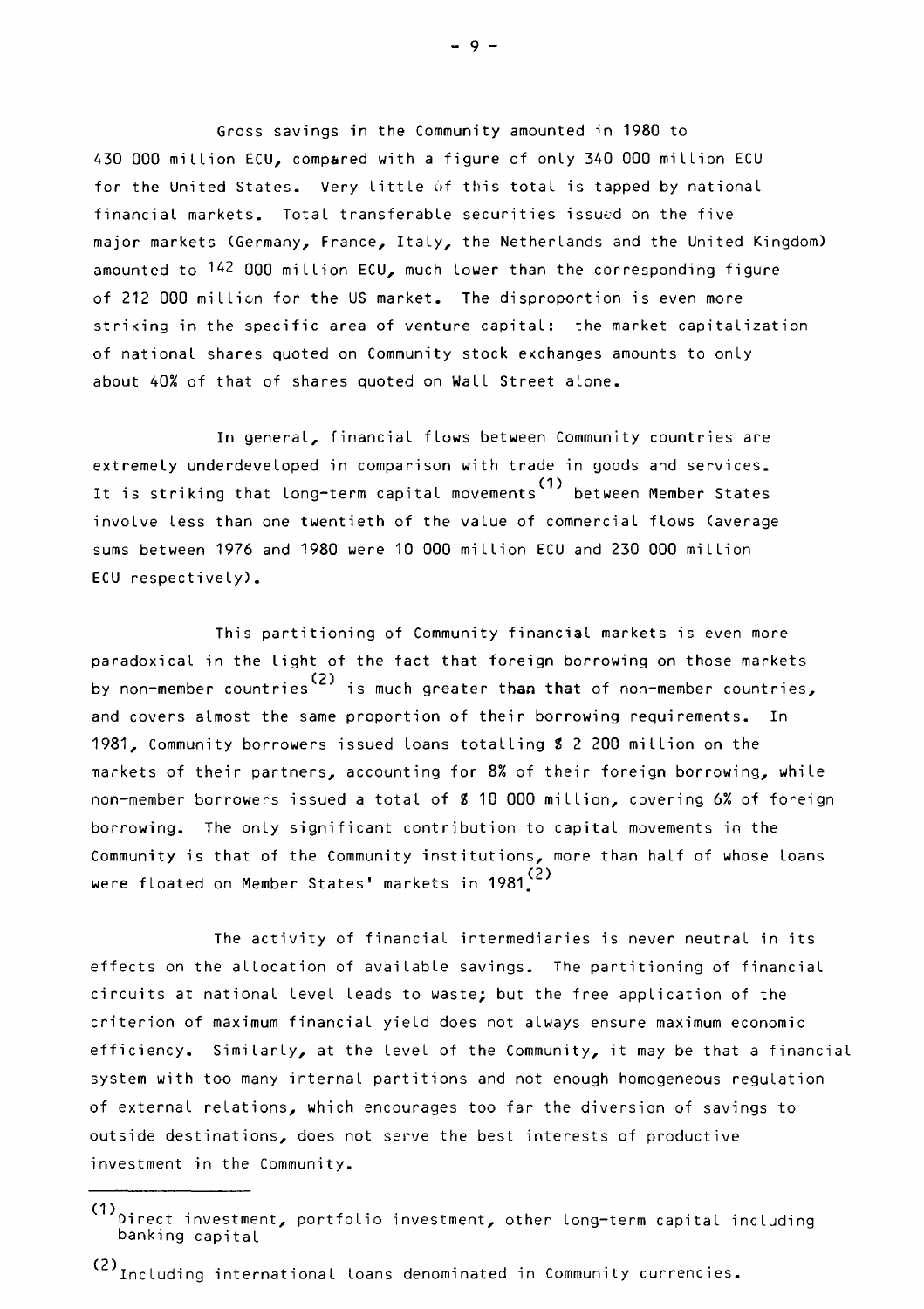# 4. Excessive intermediary activity for European savings on international markets and for non-member currencies probably undermines the stability of the international financial system

The considerable development of the international financial system originated to a large extent in the Community. Community financial centres deal with about two thirds of Euro-loans. This demonstrates remarkable technical capacity, which it is in the Community's interests to preserve.

However, the Euromarkets' contribution to connecting up national markets is indirect and imperfect, because of the wide variety of national exchange rules governing the conditions in which residents have access to Euromarkets. In particular, communication via the Euromarkets usually involves non-member currencies and conditions beyond the control of the authorities of the member countries.

An unnecessarily Large share of Community savings actually moves through international markets, for ill-defined economic purposes and subject to somewhat uncertain arrangements, as recent events have shown.

Only half the Member States' trade involves non-Community trade partners, but it is estimated that two thirds of their external long-term financial transactions take place outside Community financial circuits. Similarly, the BIS has established that the assets of non-bank Community residents with reporting banks amounted to the equivalent of about S 70 000 million at the end of 1981; it is estimated that at least 80% of this amount is in the form of deposits in non-Community currencies.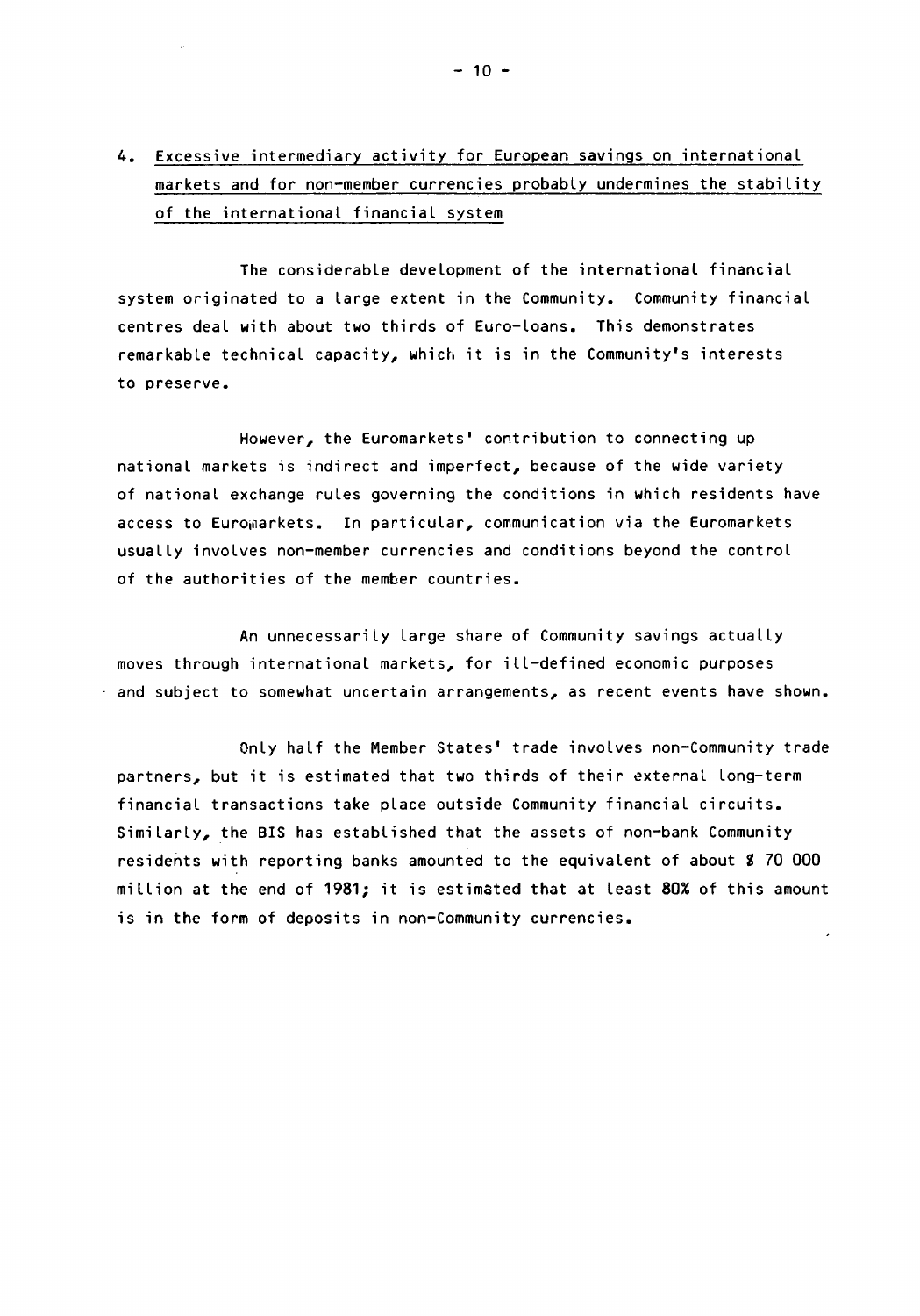#### III. PRACTICAL PROPOSALS FOR A REALISTIC PROCESS OF FINANCIAL INTEGRATION

To get the gradual process of financial integration under way, a set of specific initiatives is required; no single one on its own is determinant, but their simultaneous application would represent considerable progress towards affirming the financial identity of the Community and reinforcing its financial network. Such progress would supplement and support the Community's existing identity as a trading area and its emerging identity as a monetary union.

# 1. A financial system of more direct service to the Community's economic development

### a) Gradual dismantling of partitions between capital markets

The Commission recognises that the present balance-of-payments situation in several Member States prevents substantial immediate Liberalization of capital movements, but restrictions retained under Articles 73 and 108 of the EEC Treaty should be kept to a minimum.

- $-$  It intends to consider the situation as a whole during the coming year, so as to explore, jointly with the Member States concerned, the possibility of gradually removing restrictions applied pursuant to the safeguard clauses.
- At the same time, action should be taken concerning the Commission's proposal for a List of exchange control measures and monetary policy measures with equivalent effect that can hamper current transactions, with a view to prohibiting such measures where they affect relations with other Member States unless they have been agreed at Community level and apply for a Limited period.
- Apart from the above-mentioned consideration of restrictions under the safeguard clauses, the Commission feels that the gradual removal of barriers to capital movements in the Community should concentrate on the establishment of a European venture capital market.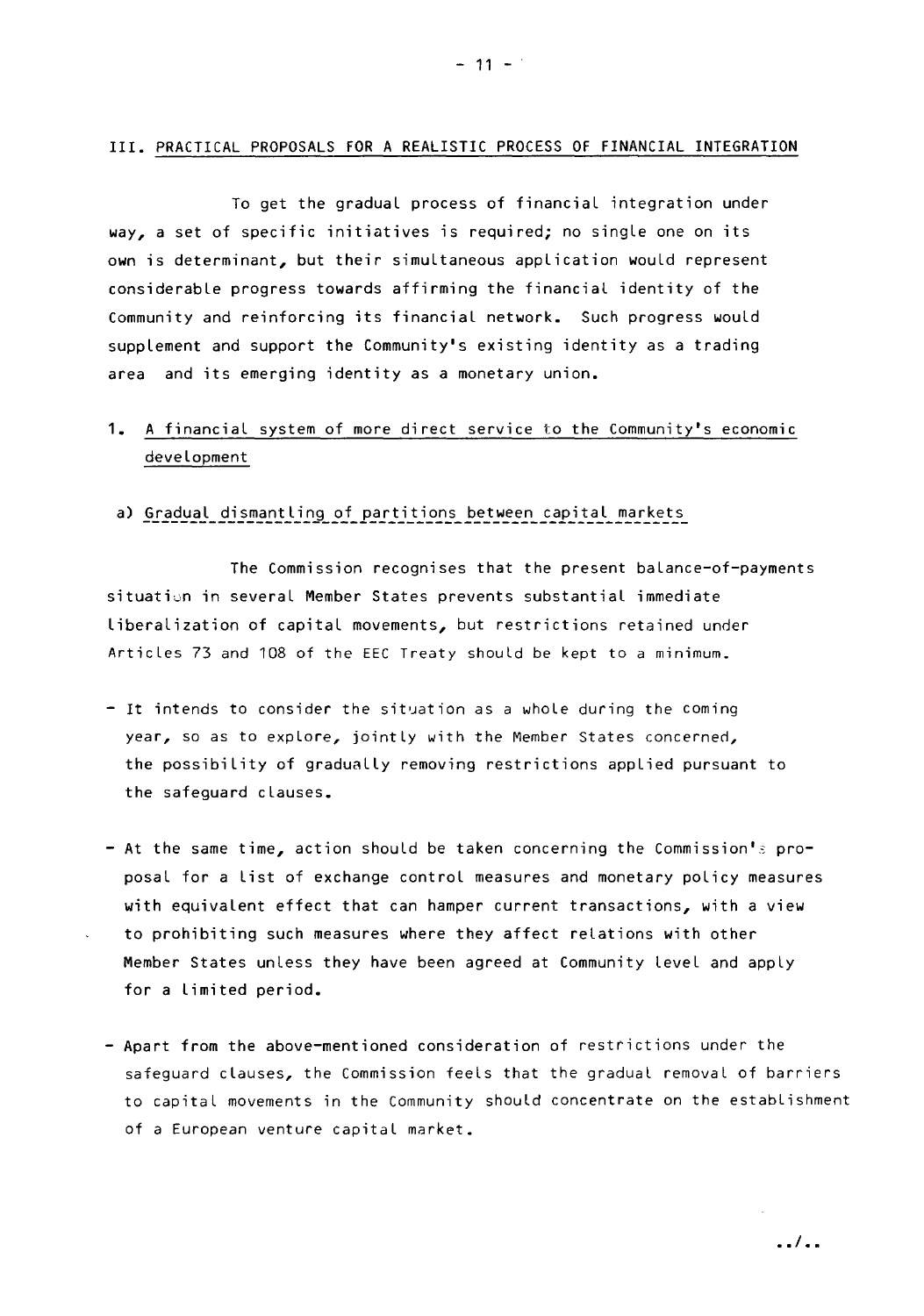In the initial stages, the restrictions on transactions in transferable securities applied pursuant to the safeguard clauses could be gradually lifted for purchases of shares traded on a Community stock exchange and issued by Community companies. Foreign exchange should be available at official market rates for such transactions.

Where institutional investors are authorized to invest in venture capital, there should be no discrimination between the securities of national companies and those of the companies of other Member States. The principle of non-discrimination should be extended to cover tax incentives for venture capital investment in the framework of the coordination of such incentives.

It is worth noting that the full effects of freeing venture capital movements would be felt if, at the same time, corporation tax systems in the Community were harmonized. The Commission would recall that it has presented a relevant proposal, at present under discussion in Parliament, to avoid a situation where decisions about investment in shares at Community level are taken, all other things being equal, on the basis of tax considerations.

# b) A more unified network of financial services

1) The initial aim for banking was to encourage integration through the establishment of agencies and branches. The Directive of 12 December 1977 Laid down rules for the coordination of national Laws in this respect. The Commission intends to continue and step up its work in this field, concentrating in particular on adjusting systemsof control so as to facilitate the development of banking transactions within the Community.

2) In the field of insurance, the right of establishment has been a practical reality since the First Directive of 24 July 1973 was adopted. The same is not true of freedom to provide services, in spite of the direct effect of the relevant provisions, Articles 59, 60 and 106 of the Treaty. A proposal for a directive on insurance other than life assurance sent to the Council in late 1975,

•. I ••

 $- 12 -$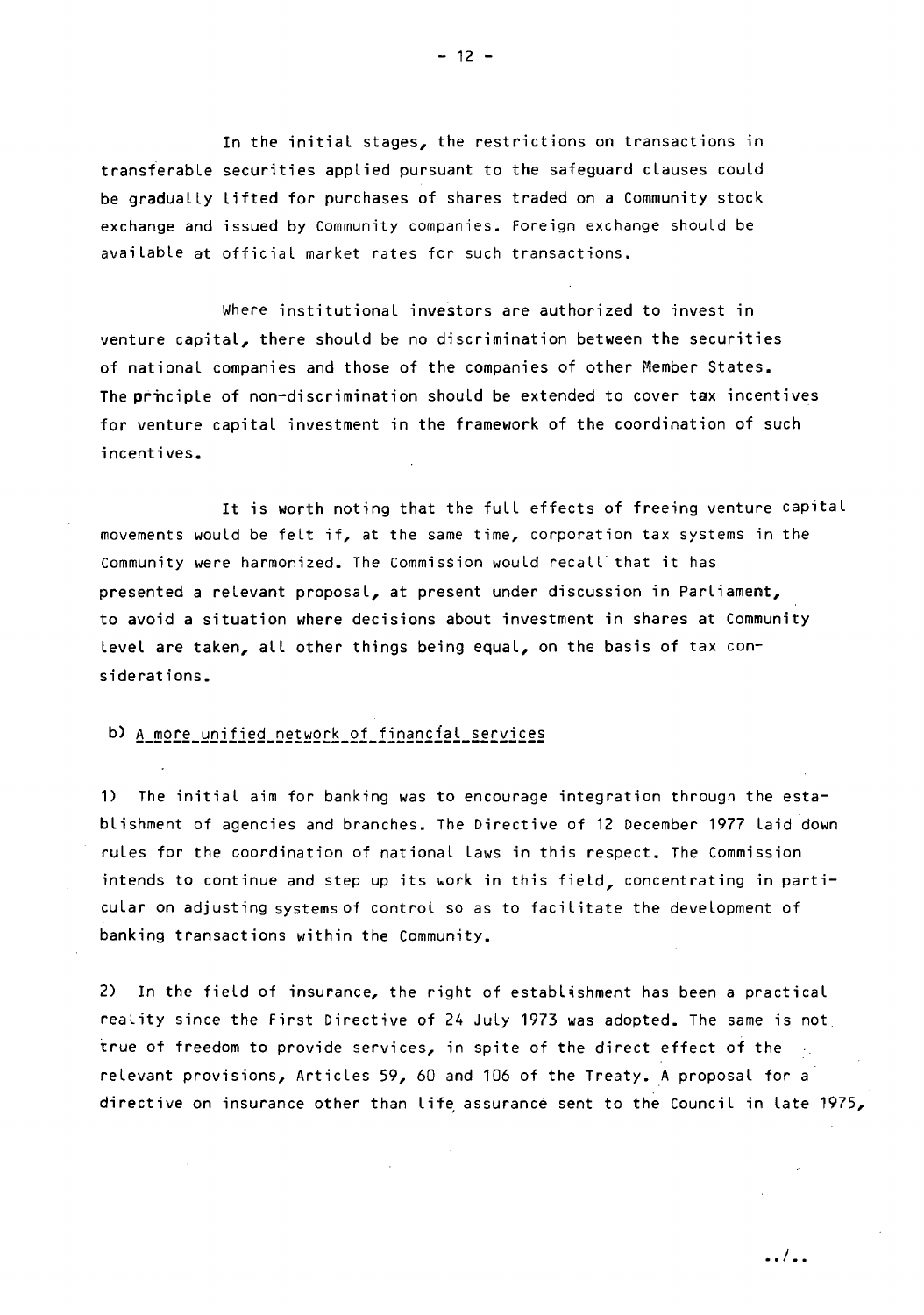with the purpose of ensuring freedom to provide services; it was followed by a proposal for amendments in early 1978. Since then, participations have been at a standstill for technical reasons.

The development of services in this branch will help to strengthen the internal Community market. As to its financial impact on balances of payments, the transfer of premiums abroad will not be a one-way process, and will probably not affect more than a small percentage of total premiums paid in any one Member State, and there would probably be some correspondence between the descriptions of premiums collected and placements made. Management would be easier for those firms whose activity at Community Level had developed most. Competition between insurers would encourage new insurance techniques, to the advantage both of customers and of the insurers themselves who are desirous of expanding their international activities.

3) In the field of stock exchanges, the Commission thinks that Links between national stock market should be strengthened so that orders from clients may be carried out on the market offering the best terms at any given moment.

The idea is not to set up a new stock market, but to Link existing exchanges so that Europe can pool its resources and end the present compartmentalization. In the first stages the Link-up could be confined to European shares quoted on several exchanges, eventually spreading to other securities and other markets. The Commission, in close collaboration with the European Stock Exchange Committee, is at present considering ways of achieving this aim. It is prepared to consider granting financial assistance if necessary to get the Link-up system currently under study of the ground, and in particular to help with investment in data-processing and information technology infrastructures.

If stock exchanges in all the Member States are to be in a position to participate fully in the system from the outset, the restrictions on Listing foreign shares which some of them apply should be Lifted.

Moreover, to avoid distortions of competition between the exchanges of the different Member States, the Council must rapidly adopt the proposal for a Directive on indirect taxation of transactions in securities, with a

 $-13 -$ 

•• I ••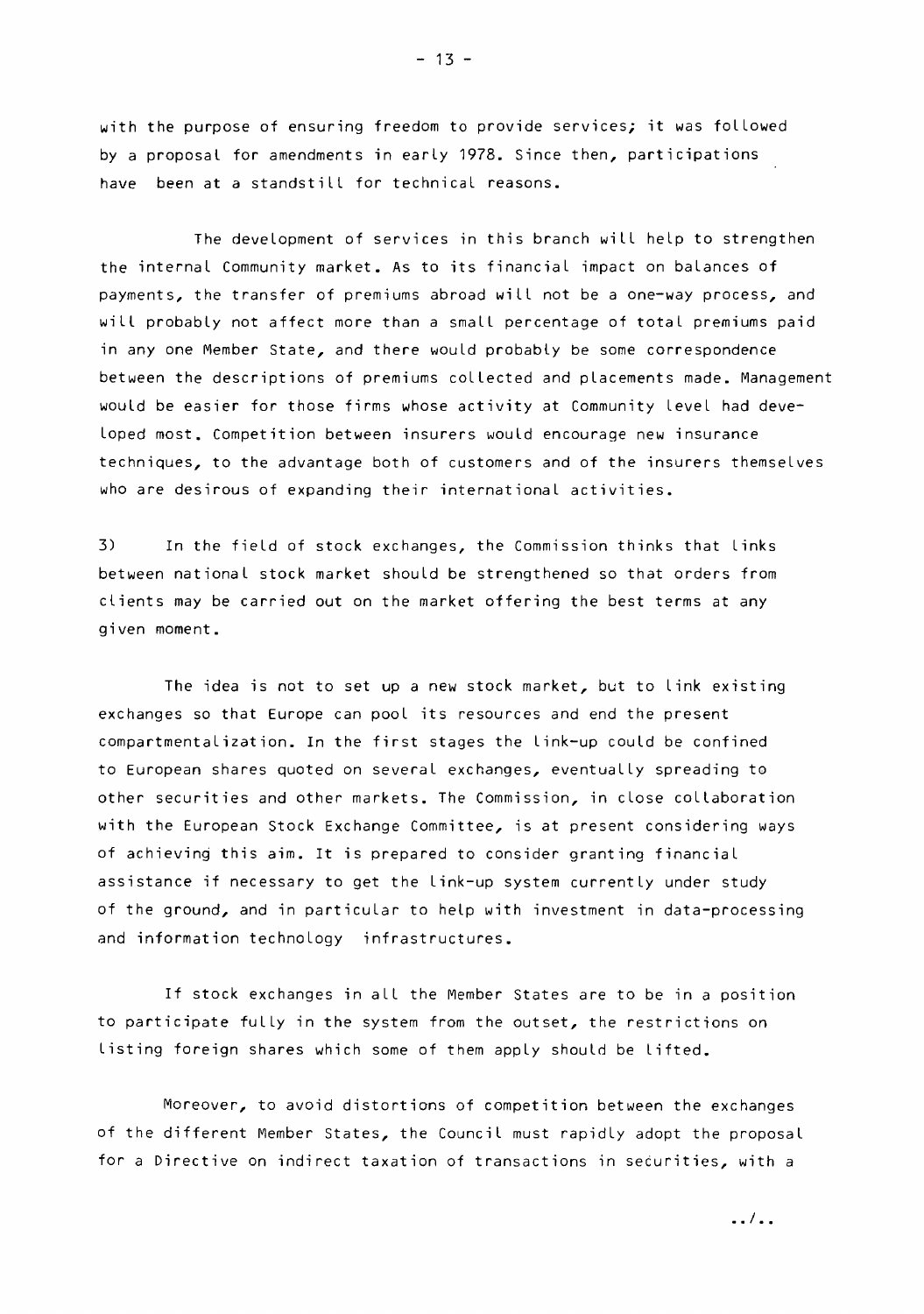view to eliminating double taxation and reducing the burden of taxes on such transactions as a first step to abolishing them.

The Commission also feels that the development or establishment of markets for unlisted securities, particularly geared to the financing needs of small and medium-sized firms; could help to reinforce European markets and boost venture capital markets in Europe.

Encouragement should also be given to collective investment undertakings for transferable securities (CIUTS) established in the Community to play a role in the interpenetration of Community markets. Consequently the two proposals for Directives concerning, respectively, the corodination of national provisions relating to CIUTS and freedom for transactions in their units should be adopted as soon as possible by the Council to enable CIUTS to provide services.

### c) New instruments for tapping savings in the Community

The Community institutions, including the EIB, have a useful contribution to make here. At the same time, it is necessary to develop financial instruments that can result in the effective interpenetration of financial circuits and ensure efficient tapping and circulation of capital within a geographically wider financial sector.

The Commission intends to take action on three fronts :

1) Il will encourage closer collaboration between medium-term and longterm credit institutions on programmes or projects of common interest, and in particular develop co-financing operations like those already carried out by the Community's club of specialized long-term credit institutions. Such collaboration might be based for example on a programme of unified loans issued simultaneously on the Member States' markets.

• .I •.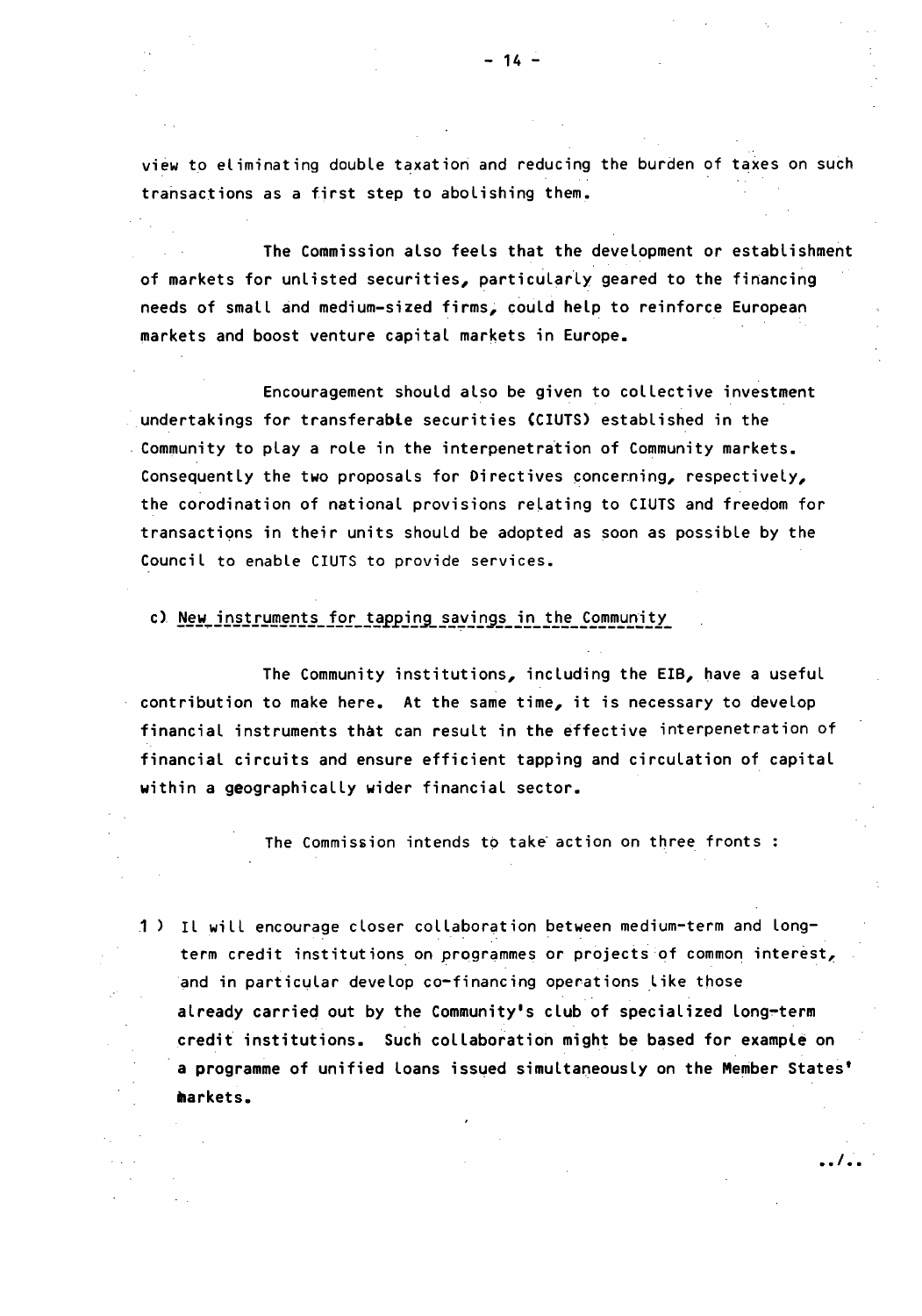- 2) It may consider the establishment of collective investment undertaking for industrial purposes; their units would be placed freely on the markets in the Member States and their portfolio made up of shares issued by Community firms. The adoption of the two Directives on CIUTS mentioned above would make it easier to set up such undertakings and distribute their units.
- 3 ) The third type of action concerns mortgage loans. Housing credit establishments financed by the issuing of mortgage bonds should be allowed to place their bonds, up to a certain ceiling, in other Member States, using the proceeds for mortgage Loans in the country of issue. The establishments financed by deposits, whose freedom of establishment is hampered at the moment by administrative barriers, should be authorized to move into the markets of other Member States.

### 2. Contributing to better balanced international financial relations

The Community should set itself for international financial relations a goal similar to that adopted on the monetary front: an area of stability, to help create more balanced relations between the world's major financial centres. To take this approach, the Community must assume a financial personality vis-a-vis the rest of the world.

#### a) Greater control of capital flows between the Community and the rest of ------------------------~------------------------------  $the$  $w$ or $ed$

The steps taken towards freeing capital flows early in the Community's existence were the product rather of a movement towards global financial exchanges. At the same time, within the Community national measures governing financial flows to the outside world were in force in several Member States. To date, Article 70 of the Treaty, which provides for the progressive coordination of the exchange policies of the Member States in respect of the movement of capital between those States and thrid countries, has only once been applied : in the 1972 Directive on regulating international capital flows and neutralizing their undesirable effects on domestic liquidity.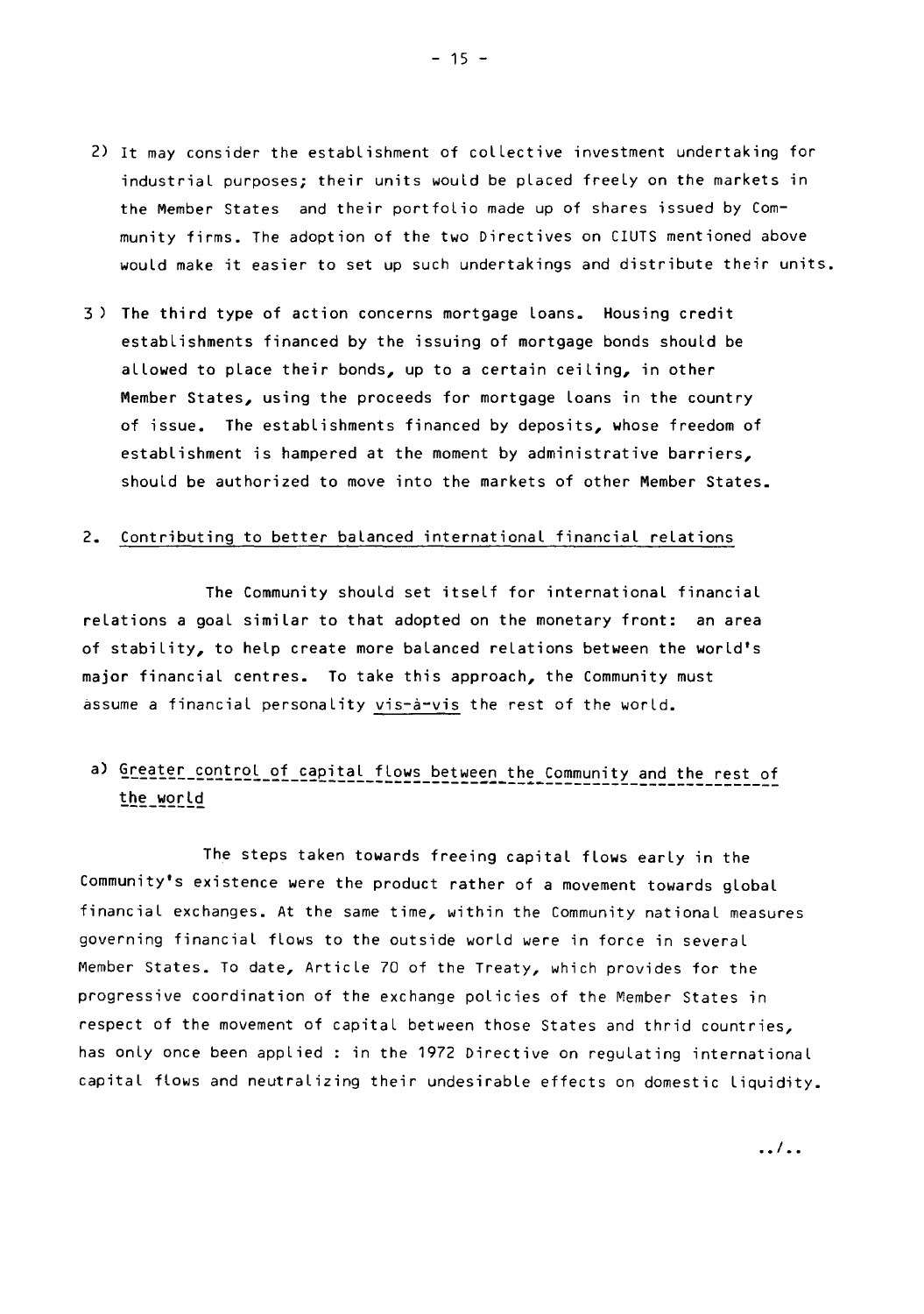The instruments created by the Member States in this respect are of general application, with no differentiation between capital movements within the Community and those between the Community and non-Member States. Some of them were or are solely intended to improve control over speculative inflows of capital (e.g. the Bardepot system). (1)

The Community's aim should be to maintain a high degree of freedom in relation to the rest of the world and to safeguard. the international activity of its financial centres. At the same time, the relevant Community authorities should consider whether instruments should be set up at Community and international Level to be used if necessary to improve control over flows of capital between Member States and the rest of the world, and if so, how.

### b) Joint consideration of international banking supervision

Once the Community has well-defined instruments of integration at its disposal, it can, through the coordination of banking laws, create an area of stability that would not only achieve a homogenous internal structure control at international Level in a way better adapted to banks' growing international exposure.

For example, the Commission has drawn up a proposal for a Directive on banking supervision on a consolidated basis in close collaboration with the EEC's Banking Advisory Committee on the basis of work done at the Bank for International Settlements; the proposal is intended to enable the supervisory authorities of the country where the parent company of a banking group has its headquarters to assess the financial situation of the entire group, including subsidiaries in other Member States.

The Commission has also taken steps concerning annual accounts of banks and the content of regular returns to be supplied to the supervisory authorities, the supervision of Large exposures, in particular Large loans granted by banks and cooperation between credit information exchanges; the calculation of banking solvency and Liquidity ratios; procedures for the reorganization, or if necessary winding up of international banks in a critical situation.

. • I ••

(1)

In 1972 and 1973 the German authorities introduced the requirement for a frozen deposit, called the Bardepot, corresponding to a certain percentage Cit has varied from 20% to 50%) of foreign borrowing by residents.

It does not operate in the same way as the compulsory non-interest bearing deposit that Italian rules have required on several occasions (under measures taken in 1974, 1976 and 1981) on purchases of foreign currency by residents.

 $\cdot$  16 - 16 -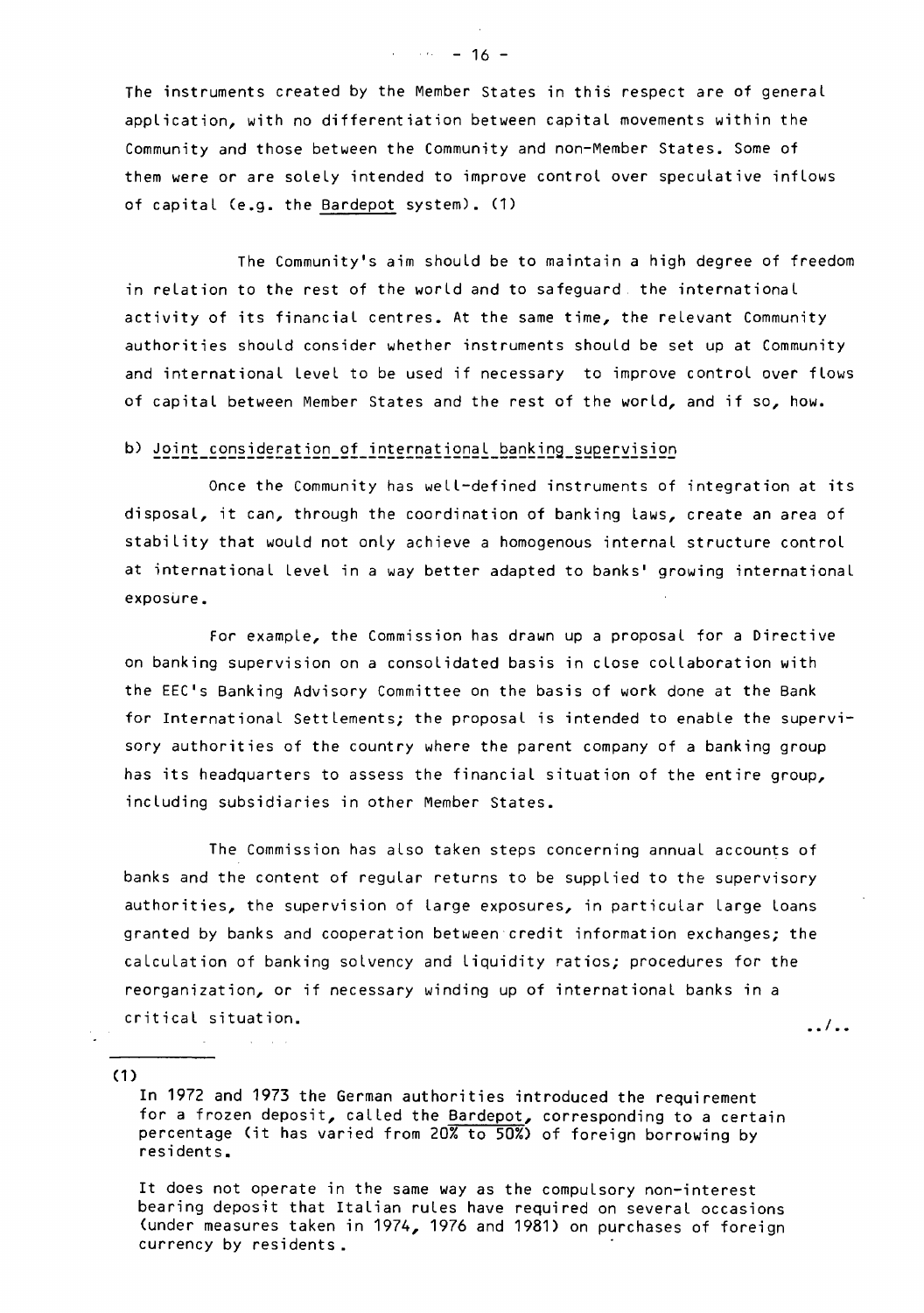Among these measures, the calculation of coefficients (which the Banking Advisory Committee considers very important) is especially likely to lead to international cooperation in the field of capital requirements and day-to-day supervision of banks operating at international level, particularly since the methods of calculation are also being considered outside the Community, by a Committee of the Group of Ten in Basle.

In the Commission's opinion, action on these fronts, and in particular the adoption of the Directive on supervision on a consolidated basis, is a necessary first step to proper assessment of the international activity of European banks. These measures could also help to improve the management of international risks. The basic techniques developed should be used for a Community approach to official discussion of the risks to the international financial system, and the rescheduling of the external debt of countries in difficulty. A common position is especially necessary when these matters involve geographical regions or countries with which the Community's relations are intense or privileged.

### c) Coordinating the foreign borrowing policies of the Member States

A joint attempt at Community Level to find the proper balance between the constraint of international adjustment and the advantages of external financing is one of the basic factors in the convergence of the Member States' economic policies.

As announced in the programme put forward in 1980 in its report on recycling, the Monetary Committee has just set up a mutual information and monitoring procedure on the balance-of-payments and external indebtedness position of the member countries. This work should lead to the definition of general guidelines for foreign borrowing policy. This opportunity should be taken to assess whether Community instruments are suitable in view of the new technical features of financial markets, and whether they are adequate to meet the needs of the Member States.

. .I . .

 $- 17 -$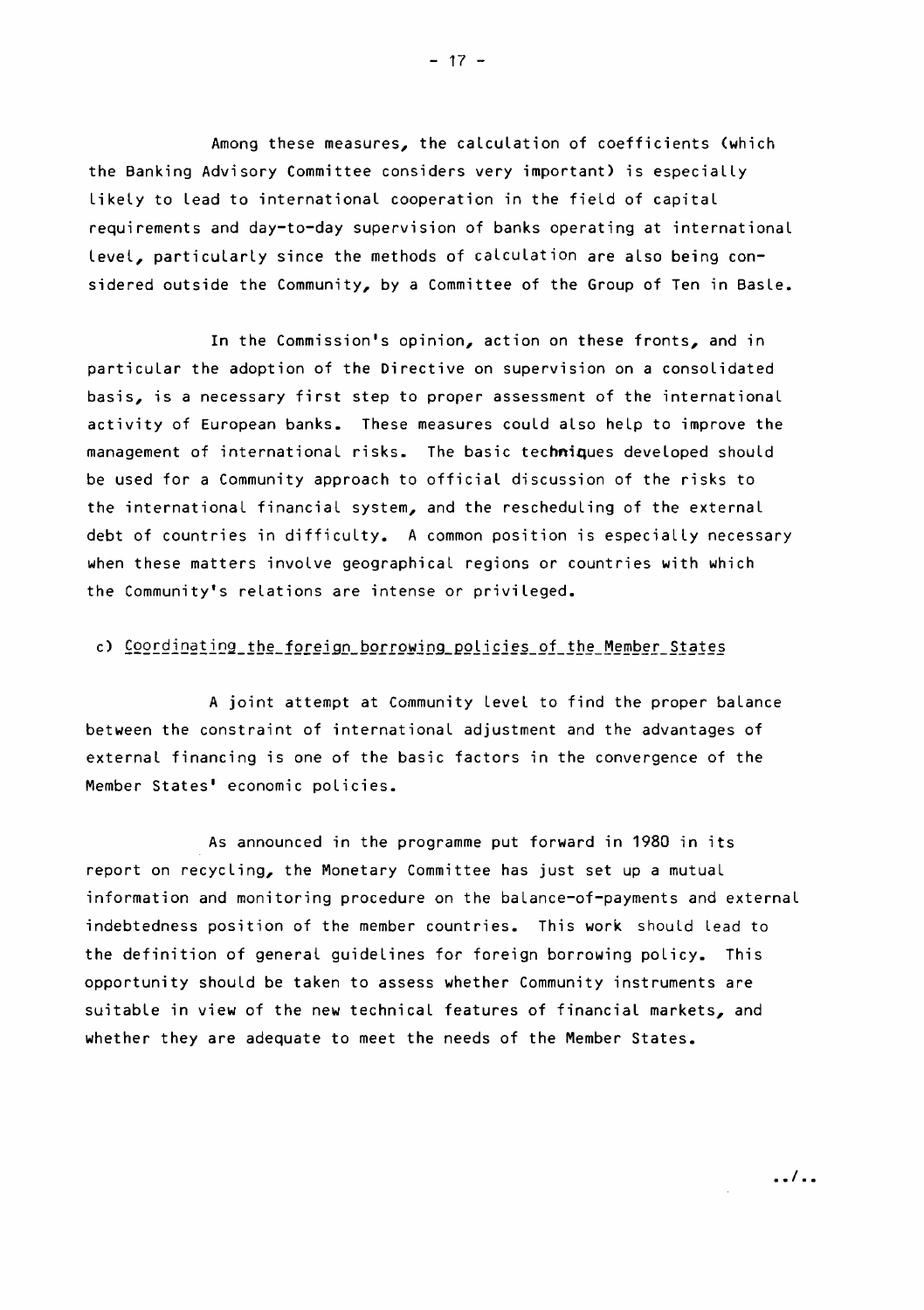#### 3. Promoting the use of the ECU

Financial integration in the Community cannot make genuine progress unless it is based on a higher degree of monetary identity. At this stage, the development of the role of the ECU is an essential factor here, both as the most important vehicle for increased transferability of financial assets within the Community and as the expression of an emerging monetary union that aspires to be one of the three pillars of an ordered international monetary system.

### a) Recognition of foreign currency status

It would be a decisive step forward if the ECU were recognised as a foreign currency so that transactions denominated in ECUs could be treated as transactions in a convertible currency. Official rates for the ECU quoted on all the Community's exchange markets, even if the rates are based on those for the component currencies, would sanction the ECU's status in the eyes of operators.

### b) Privileged treatment for financial transactions in ECUs

Community residents should be able to carry out transactions in securities denominated in ECUs, at least within certain limits, under normal conditions; in several Member States this would mean waiving rules now in force.

- $\div$  First, all residents of Member States should be allowed to subscribe freely, at official exchange rates, to ECU issues floated by Community borrowers, and in particular to issues of this type floated by Community institutions.
- Under the rules governing the composition of the portfolios of institutional investors, securities denominated in ECUs should be assimilated to national securities of the same type, subject to possible provisions to limit the  $\ll$ ch ange risk.
- Any new instrument for tapping savings introduced at Community level should preferably be based on the ECU.

*..1 ••* 

 $-$  18 -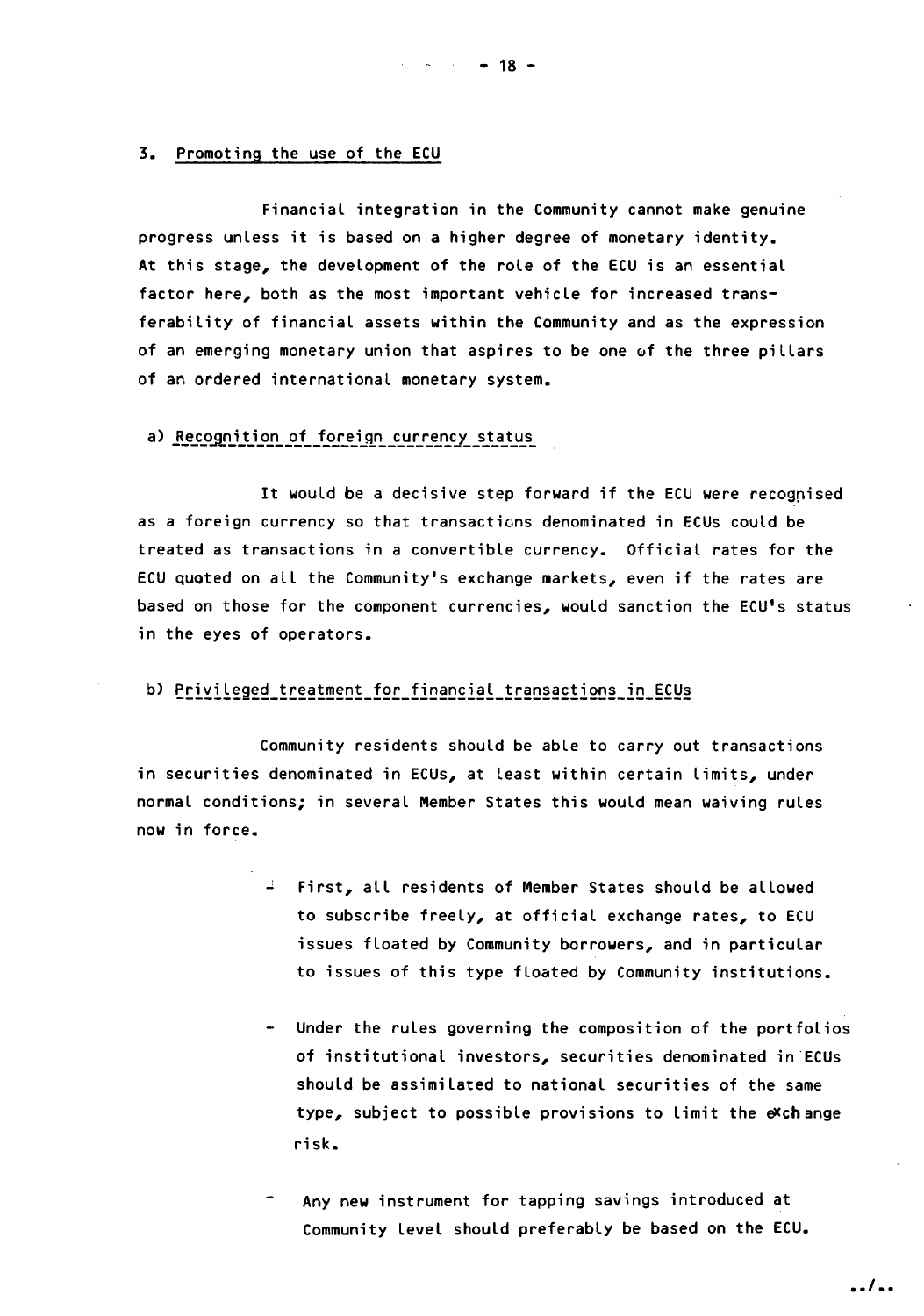At present, official use of the ECU between central banks participating in the EMS takes place in a closed circuit. If the EMS is opened to the outside, as recommended by the Commission in its communication of 15 March 1982 on strengthening the EMS, this would extend the area of stability of the system by associating in exchange and intervention mechanisms the currencies of non-member countries having special economic and financial links with the Community and its Member States. It would also increase opportunities for using and mobilizing the official ECU, and, by setting an example, contribute to developing private use of the ECU by operators outside the Community.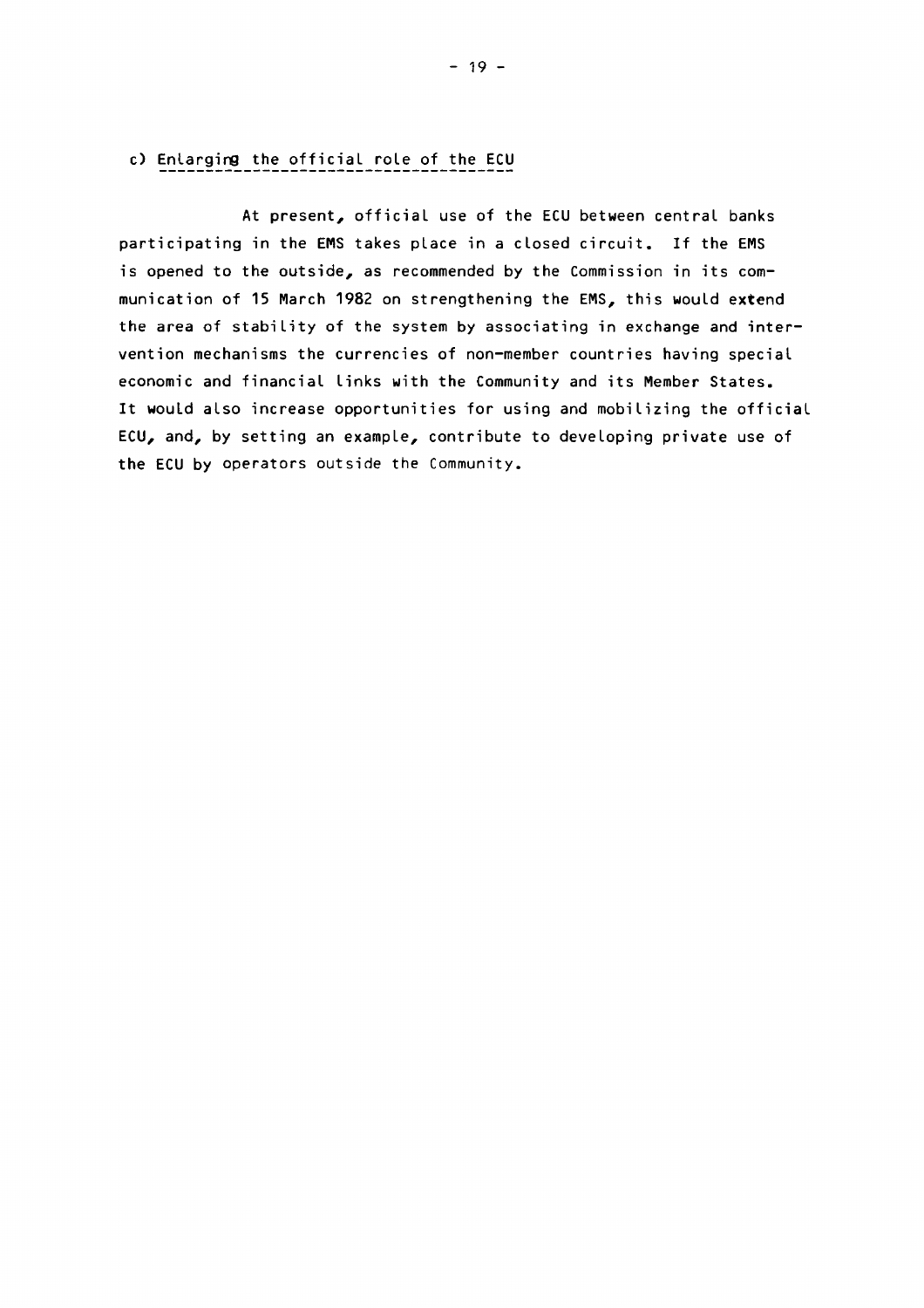#### CONCLUSIONS

With a view to ensuring the development of productive activity and to tapping savings to obtain required financing, the Commission would ask the Council.

1. To recognise the need for the financial integration process to get under way once more, with the removal of partitions and the establishment of interconnections between capital markets, the actual provision of financial services and the gradual establishment of genuine financial unity in Europe, vis-à-vis non-member countries.

2. To note the Commission's intention to present the Monetary Committee with a request for an opinion based on this communication, to help it assume its responsibilities of management and proposal, concerning in particular:

- consideration by the Commission of justification fqr partial or complete retention of national measures authorized under Articles 73 and 108 of the Treaty;
- the proposed list of exchange control measures or monetary policy measures of equivalent effect liable to hamper current transactions in the Community, which Member States should not introduce unless there has been a joint decision under the procedures of the safeguard clauses;
- the definition of instruments, and the conditions of their use, which the Member States could set up to control exchange and regulate capital movements involving non-member countries;

3. To request the Member States, irrespective of the consideration of safeguard clauses to be undertaken by the Commission, to take the required steps :

> - to remove barriers to the free movement of shares issued by Community undertakings and traded on a Community stock exchange, and to bring arrangements for investment in equity, in particular rules governing institutional

> > $\ldots$